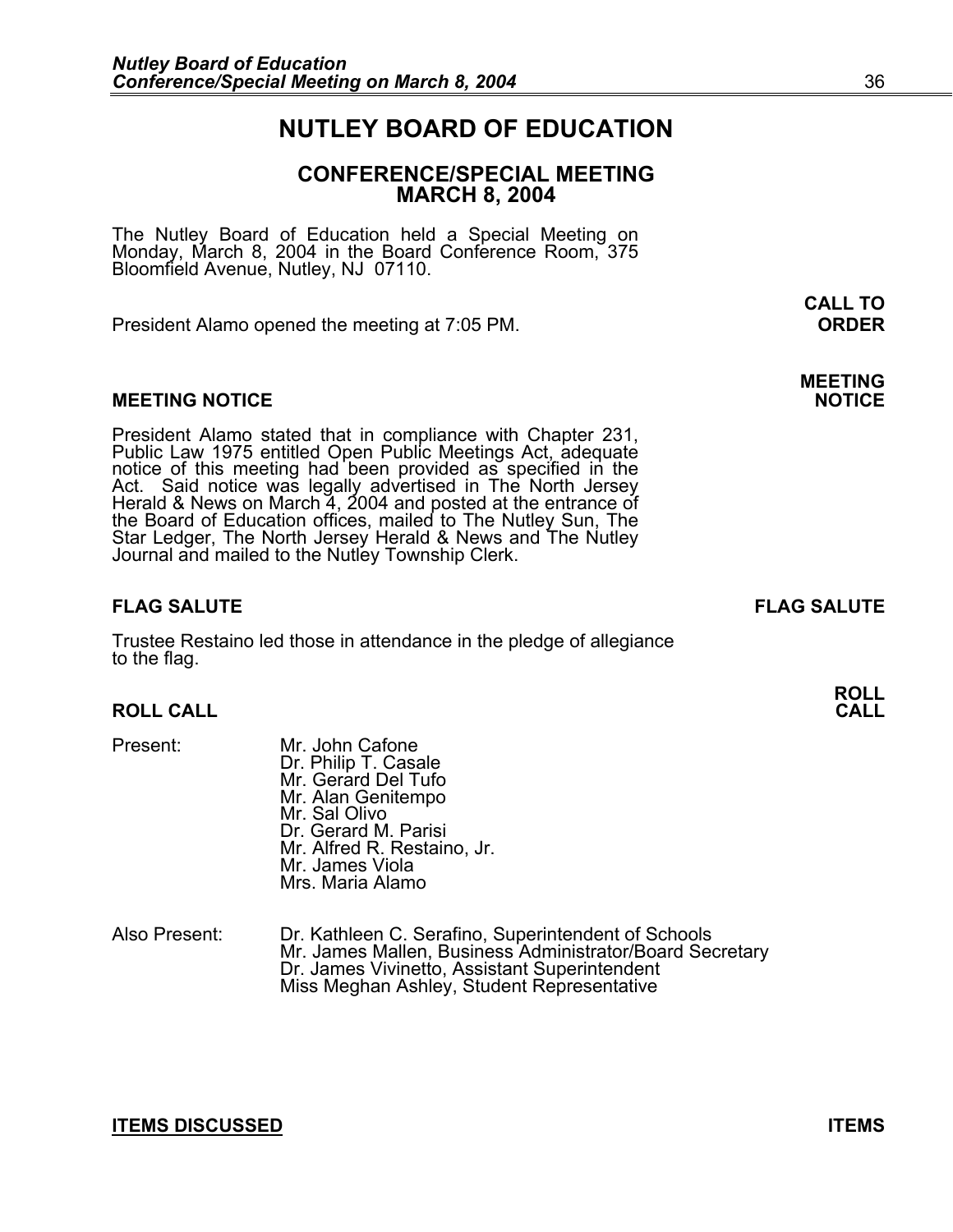President Alamo announced that Student Representative Meghan Ashley had to leave early tonight for another meeting. Miss Ashley commented that the high school students are responding very positively to the installation of replacement windows at Nutley High School.

2. Tentative Budget

Budget Committee chair Al Restaino summarized his committee's intensive efforts to examine all proposed expenses in next year's budget. He then cited numerous cuts to the budget and several proposed projects that might be included in the budget and addressed. He reviewed the budget timelines that included submission of this tentative budget to the County Superintendent by March 11, 2004. Several trustees asked questions and offered suggestions for consideration. Extensive discussion ensued.

3. Resolutions for Regular Meeting Agenda

The trustees briefly discussed the proposed resolutions for the March Regular Meeting agenda. The trustees then discussed the possibility of rescheduling the Regular Meeting to coincide<br>with the revised date for the Public Hearing on the proposed<br>school district budget. It will be voted on by the public at the<br>Annual School Election on Tuesda

4. Committee Reports

| <b>Trustee Parisi</b> | $\overline{\phantom{a}}$ | <b>Policy Committee</b>           |
|-----------------------|--------------------------|-----------------------------------|
| <b>Trustee Cafone</b> | $\sim$                   | <b>Construction Committee</b>     |
| Trustee Viola         | $\sim$                   | <b>Public Relations Committee</b> |

5. Superintendent's Report

Superintendent Serafino summarized the contents of her report. Brief discussion ensued.

#### **RECESS MEETING RECESS**

At 8:00 PM upon the suggestion of President Alamo, Trustee Casale moved, Trustee Restaino seconded, and the Board unanimously approved by voice vote a motion to recess.

#### **RECONVENE MEETING RECONVENE**

At 8:10 PM Trustee Casale moved, Trustee Cafone seconded, and the Board unanimously approved by voice vote a motion to reconvene the open public meeting.

#### *SUPERINTENDENT'S RESOLUTIONS*

**MEETING** 

## **OPEN MEETING**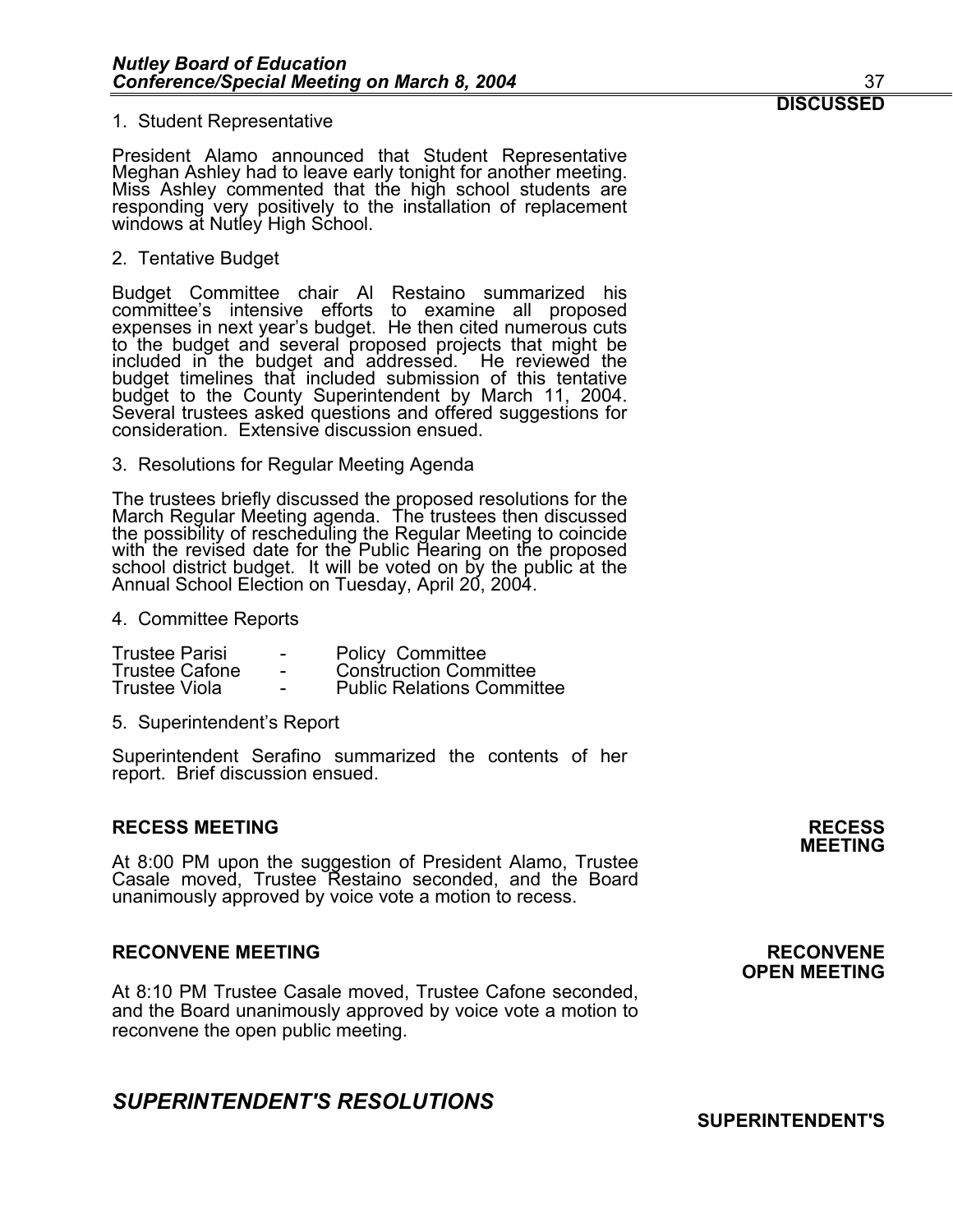Trustee Casale moved, and Trustee Cafone seconded, a motion that the Board approves the Superintendent's Resolutions numbers 1 through 5 as listed below.

The Superintendent's Resolutions 1 through 5 were unanimously approved by roll call vote.

#### 1. **RETIREMENT – Business Administrator/ Board Secretary**

BE IT RESOLVED that the Board of Education approves the acceptance of the resignation, for reasons of retirement, of Mr. James Mallen, Business Administrator/Board Secretary, effective July 1, 2004.

Superintendent Serafino and President Alamo spoke positively about Mr. Mallen's contributions and efforts during his two-year employment here in Nutley. Mr. Mallen spoke positively of the Nutley school district and the excellent education that is provided here to the children of Nutley. He concluded by thanking the Trustees for the opportunity to be here and for all the courtesies and regard that they have extended to him throughout his employment here.

#### **2. APPOINTMENT - Athletic**

BE IT RESOLVED that the Board of Education approves the appointment of Mr. Michael Higgins as assistant baseball coach for the 2003-04 school year, at the salary of \$4,505 Step 3, in accordance with the 2003-04 Athletic Salary Guide.

#### 3. **APPOINTMENT - Volunteer Coach VOLUNTEER**

BE IT RESOLVED that the Board of Education approves the appointment of Mr. Lawrence Mitschow for the position of volunteer baseball coach for the 2003-04 school year.

#### 4. **APPROVAL - SALARIES & EMPLOYMENT AGREEMENTS - SAL. & AGREE. DISTRICT-WIDE PERSONNEL DISTRICT-WIDE**

BE IT RESOLVED that the Board of Education approves the three-year 2003-06 school year Employment Agreements and the revised 2003-04 salaries for the district-wide employees listed below:

Salary **Longevity** 

Manager of Accounts

Unglaub, Jean 67,428 3,800

**RETIREMENT** 

**APPOINT** 

**APPOINT COACH** 

**APPROVE PERSONNEL**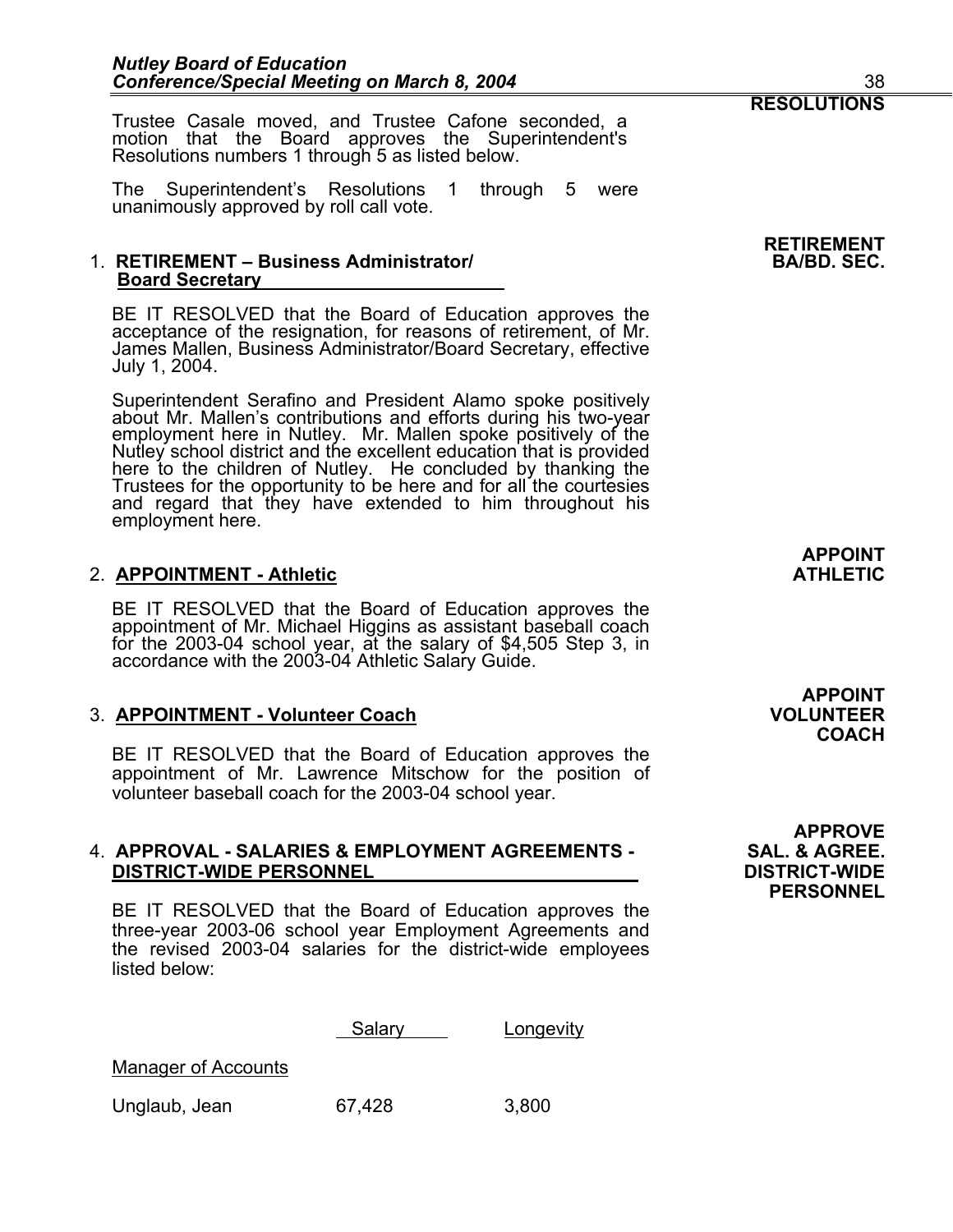**Bookkeeper** 

Transportation Coordinator

Hollywood, Peggy 35,700

Computer Operations Coordinator

Cameron, Natalie 54,847 3,400

#### 5. **APPROVAL - SALARIES & EMPLOYMENT AGREEMENTS - SAL. & AGREE. EXECUTIVE SECRETARIES**

BE IT RESOLVED that the Board of Education approves the three-year 2003-06 school year Employment Agreements and the revised 2003-04 salaries for the executive secretaries listed below:

|                               | Salary                | Longevity                                    |
|-------------------------------|-----------------------|----------------------------------------------|
| <b>Executive Secretary I</b>  |                       |                                              |
| Madeline Cucuzza              | \$59,848<br>$\ddot{}$ | hourly rate (2hr. min.)<br>per Board Meeting |
| Joyce Marando                 | 60,580                | \$3,400                                      |
| Katherine Mulligan            | 68,493                | \$2,240                                      |
| Teresa Verdi                  | 64,667                | \$3,800                                      |
| <b>Executive Secretary II</b> |                       |                                              |
| Josephine Mleziva             | \$44,150<br>$+$       | hourly rate (2hr. min.)<br>per Board Meeting |

### **BOARD SECRETARY'S RESOLUTIONS** SECRETARY'S

Trustee Restaino moved, and Trustee Genitempo seconded a motion, that the Board approves the following Board Secretary's Resolution number 1.

The Board Secretary's Resolution number 1 was unanimously approved by roll call vote.

**BOARD RESOLUTIONS** 

**APPROVE**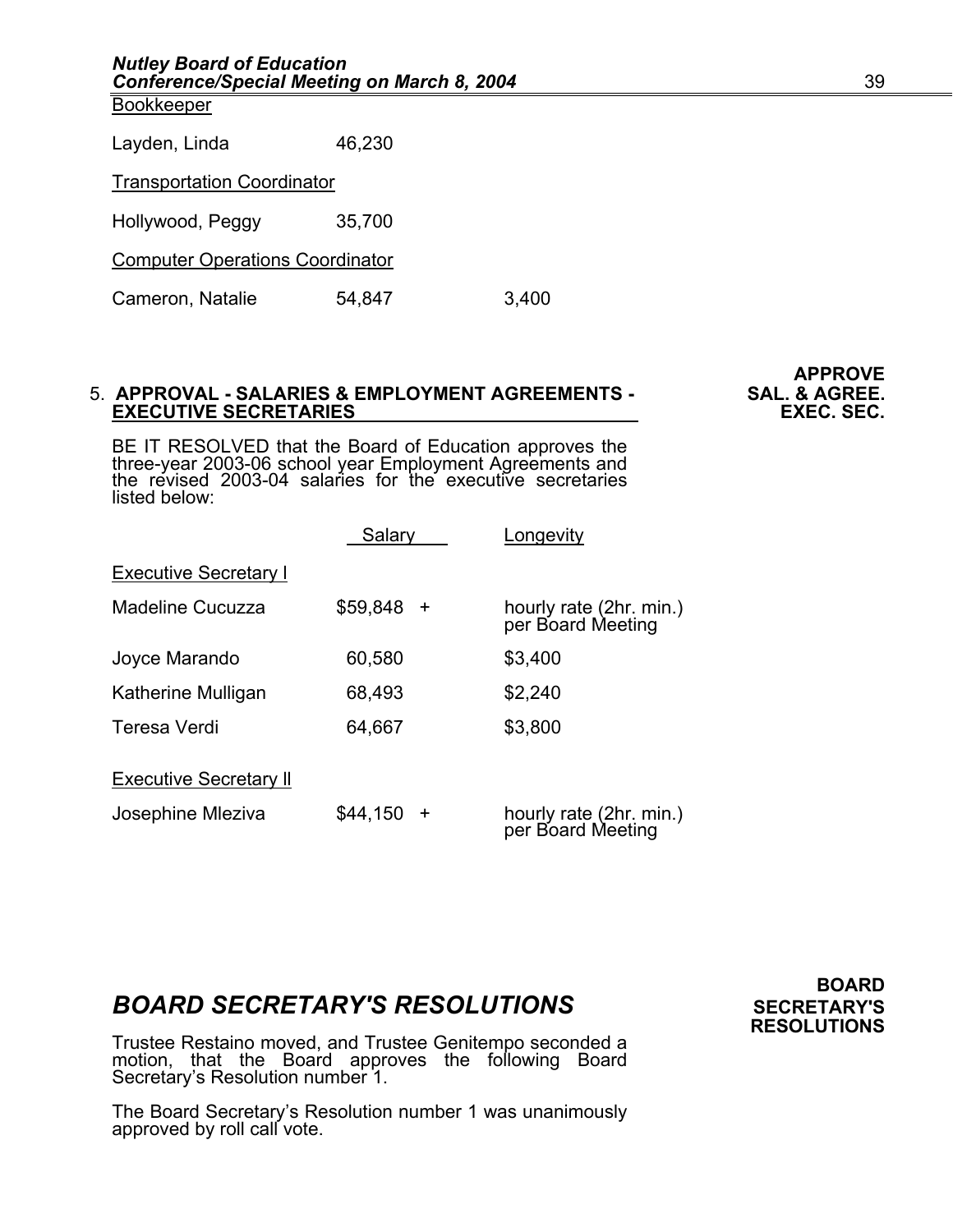#### 1. **APPROVAL OF 2004-2005 TENTATIVE BUDGET FILL CONTATIVE ASSESSED AT A REAL PROVAL OF 2004-2005 TENTATIVE**

BE IT RESOLVED that the Board of Education hereby approves a tentative budget for the 2004-05 school year in the amount of:

| <b>General Fund</b><br>Special Revenue Fund<br>Debt Service Fund | \$43,689,303<br>772,100<br>319,560 |
|------------------------------------------------------------------|------------------------------------|
| - -                                                              | $\sim$ $\sim$ $\sim$ $\sim$ $\sim$ |

Total Budget \$ 44,780,963

Of which the following amount shall be raised by local tax levy:

General Fund Tax Levy \$ 37,069,550

and,

BE IT FURTHER RESOLVED that the Secretary be authorized to submit this budget to the County Superintendent for approval, and

BE IT FURTHER RESOLVED that the Secretary be authorized to publish the 2004-05 budget in The Nutley Sun.

BE IT FURTHER RESOLVED that the Board also requests approval of the statutory Spending Growth Limitation Adjustment for Enrollment in the amount of \$1,068,482.

#### **MOTION TO ADJOURN TO EXECUTIVE SESSION**

At 8:20 PM Trustee Casale moved and Trustee Parisi seconded the following resolution:

WHEREAS, the Board of Education will be discussing matters exempt from public discussion pursuant to N.J.S.A. 10:4-12,

NOW, THEREFORE, BE IT RESOLVED that the Board of Education recess to closed executive session at this time in the conference room to discuss personnel, and

BE IT FURTHER RESOLVED that the results of the discussions will be made public by inclusion on the agenda of a subsequent meeting of the Board of Education or when the reasons for discussing such matters in closed session no longer exist.

The motion was unanimously approved by voice vote.

**RECONVENE**<br>**At 9:30 PM the Board reconvened in open public session on a**<br>motion by Trustee Casale, seconded by Trustee Parisi, and unanimously approved by voice vote.

### **EXECUTIVE**

### **APPROVE BUDGET**